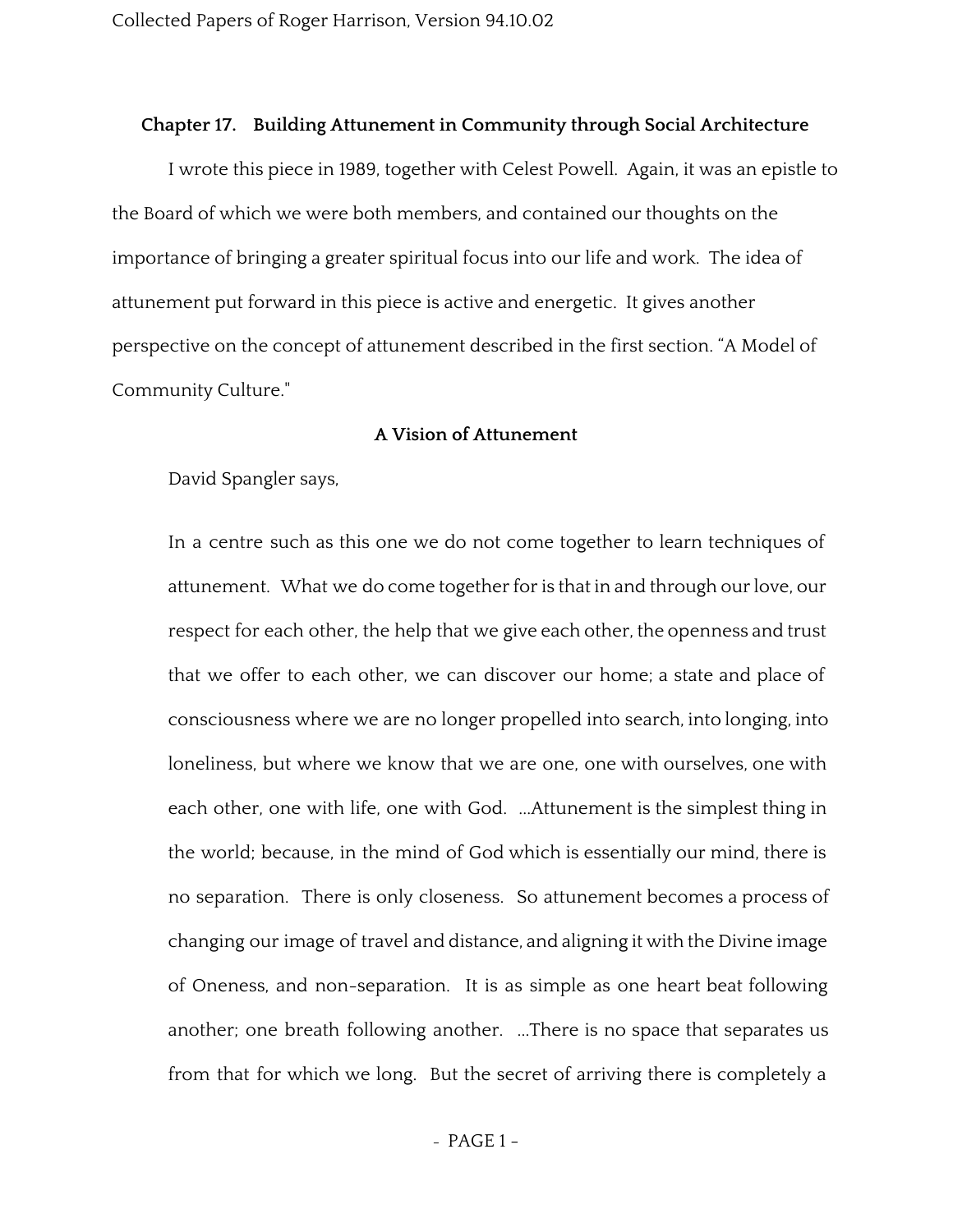secret of giving. Attunement is a manifestation of the out-breath, ...the giving forth of the being, to whatever surrounds it in its environment and to itself. But we think of attunement in exactly the opposite fashion. We think of it as a receiving, as a sitting in silence and awaiting a voice or a Presence to communicate itself to us. ...That puts us into a very passive state; puts us into a non-creative state. And it puts us into a state of a form of spiritual selfishness where we await for the Divine Voice to come to us (Spangler, 1977).

## **Creating Community through Living the Qualities We Desire**

As we understand Spangler's essay, it is a commentary on giving and receiving, a call to live our ideals, to walk our talk, and to become that very love for which we long. The search for human community animates us, and we translate Spangler's remarks into the context of that search. He seems to be saying we shall find community when we live those qualities which we look to find in community. We do not need a place, or an organization; rather, we must live with others as though we were already in community. To us, that means sharing freely with all others the love, the helpfulness, the compassion and the giving which we imagine we would find if we were living in the caring community we desire to inhabit. We shall experience those qualities as we put them out to others, and our nurturing of others shall nurture and uplift us.

### **Giving and Receiving**

As we think about our search for community, we realize that, like many others, we are looking to receive that which is missing in our lives. We imagine that when we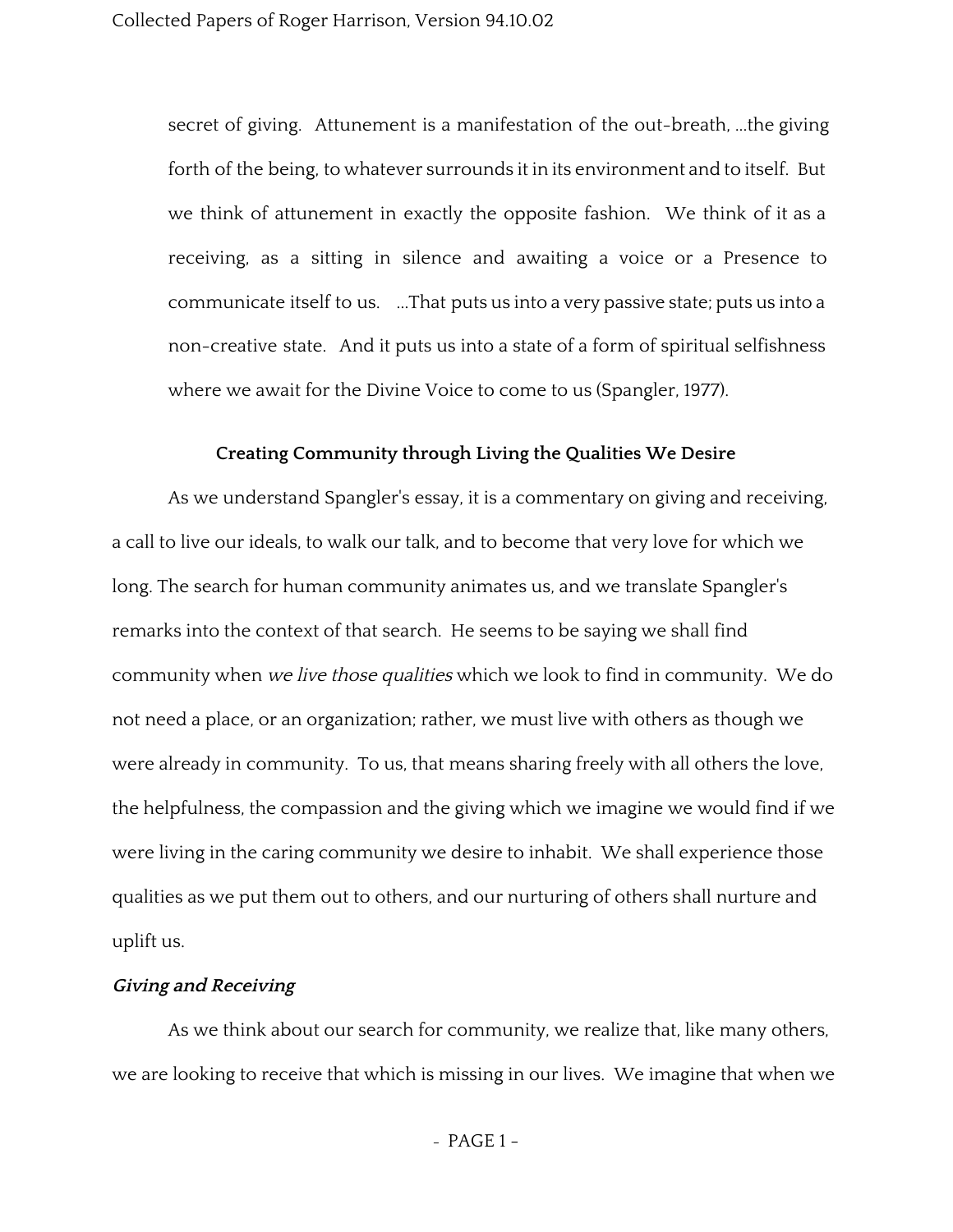become part of a group of people who care, we shall become more loving; when we are with others who cooperate, we shall lose our competitiveness; when we receive nurturance, we shall be more giving. Spangler's writing is a potent reminder that in the spiritual as in the mundane world, there is no free lunch: if we are to be fulfilled, we must be both cook and customer, both priest and parishioner, both lover and beloved.

What then, of the search for community and of the effort in which we are jointly involved, to build here a social system which manifests our ideals and our longings for a life of work and love which celebrates the human and Divine Spirit, replenishes the Planet, and raises consciousness in ourselves and those whose lives we touch? Is the attempt to grow a more perfect and nourishing social organism an effort to project our needs onto an outside structure, an effort which is doomed to failure because we are all looking to receive more than we are able to give?

### **Community as Classroom**

Possibly it is. But we believe that every effort we make to realize our highest needs, no matter how misguided, brings us along the path towards the kind of truth David Spangler articulates. Each effort at community is a lesson or a classroom, in which we can learn to give, to take personal responsibility for creating the Kingdom of God, and to see ourselves and others both clearly and compassionately. The question to be addressed in creating real communities is not just whether they will meet our needs, but whether they can be better designed as supportive contexts for our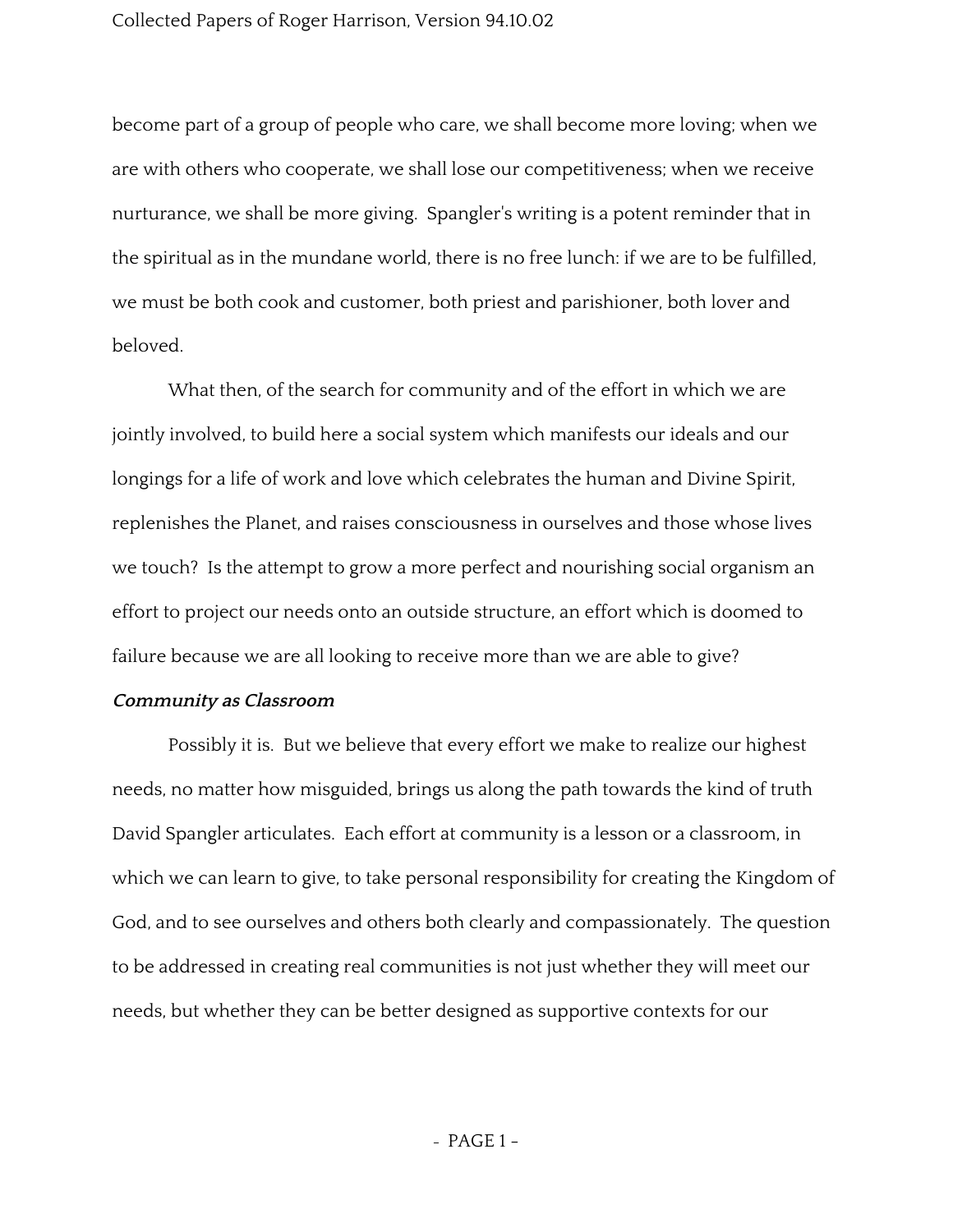## Collected Papers of Roger Harrison, Version 94.10.02

learning to give, to work, to love, and to find the God within. That is the question we shall address in the remainder of this essay.

# **Social Architecture and the Design of Our Community**

"Social architecture" is the body of knowledge about creating structures, roles, systems and procedures in organizations which will best fulfill the purpose of the organization, and at the same time meet the personal needs of the organization's members. If we take as given David Spangler's idea that to achieve attunement requires learning to give, to manifest that which we long to be given, then the task of social architecture in building an attuned community is to create an organization which fosters, teaches and supports all its members in manifesting love, in finding the Divine Spirit within themselves and others, and in giving service to mankind and to the planet.

### **Social Architecture Channels Energy through Time and Space**

Social architecture, like its analogue in the design of buildings, is the art of creating spaces which support activities desired in the organization, and discourages others which are not desired. A well designed building channels the flow of human activity and energy: for example, open plan offices encourage direct interaction and sharing of information; separate offices discourage it. In neither office building do we need to make rules about how much people communicate with one another. The design constrains and channels the flow of energy and makes it easier or harder to communicate.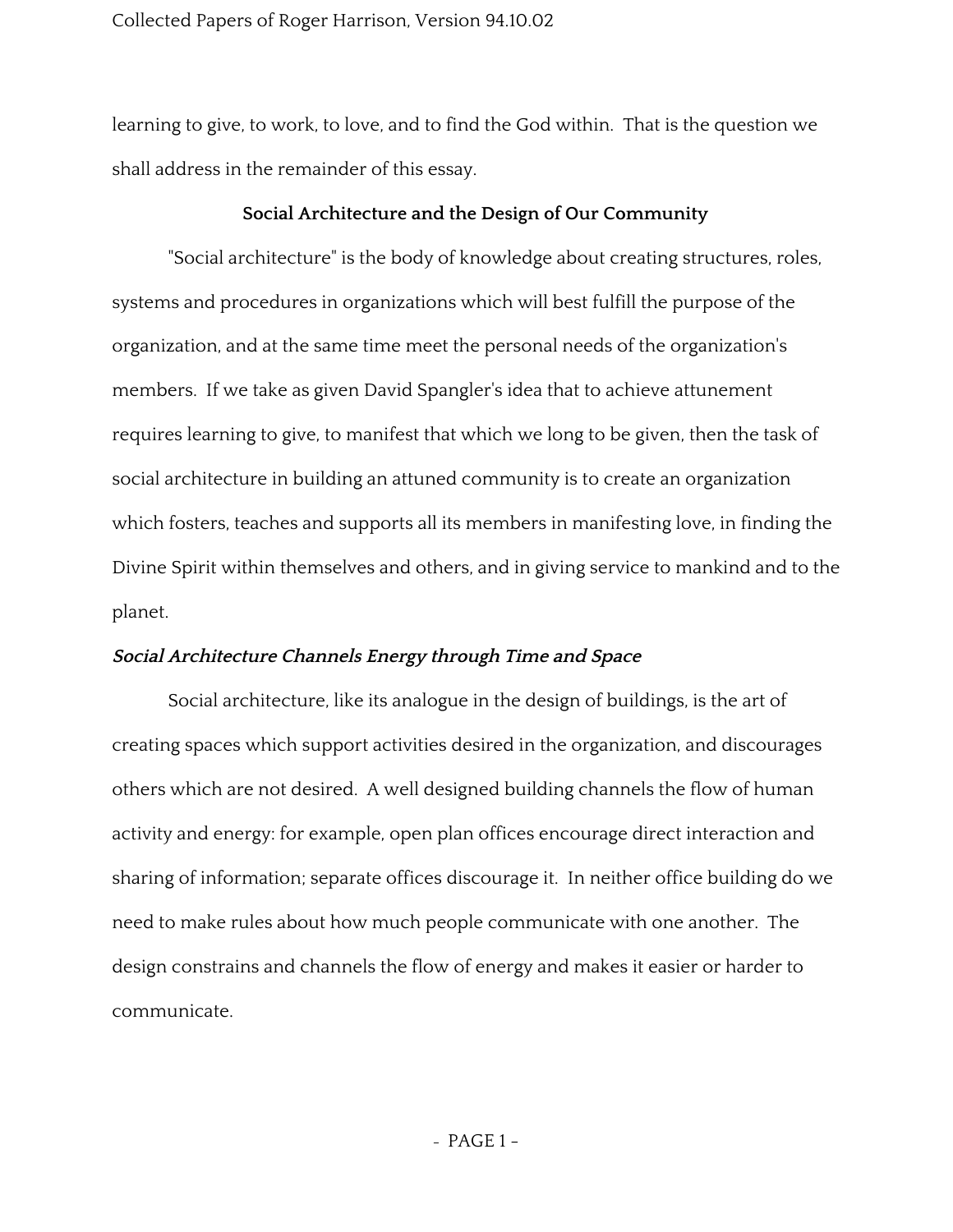Similarly, by the way we design work processes, roles and responsibilities, authority relationships, reward systems, and the like, we encourage certain kinds of behaviors, attitudes and learning processes, and we discourage others. If we are clear about what processes and behaviors we want to encourage in order to facilitate attunement, we can design our organization to facilitate them. If we do not design our organization consciously to facilitate the attitudes and behaviors we want, some of our organizational arrangements will almost certainly channel energy and attention in ways which are contrary to our purposes. This is as true in the spiritual life of the community as it is in its social and economic aspects.

#### **The Joys and Sorrows of Individualism**

Because we are a very individualistic people, our approaches to spiritual growth emphasize the values of freedom of choice, self-development, and personal initiative. We have strong egos; we are action-oriented; we value novelty and become bored easily; we assert our needs for autonomy. We tend to mistrust authority, whether in the form of texts or gurus; we want to find our own paths to enlightenment, rather than take a guided tour; in our spiritual practice we chafe against requirements and discipline.

We have the longings which go with our predilections. Feeling alienated, we search for intimacy, and dream of community. Competing, we wish for cooperation and teamwork. Going it alone and doing our own thing, we are lonely; we hope to find companions traveling the same paths. We believe it is this longing for wholeness which leads us to alternative institutions such as this community, where we look for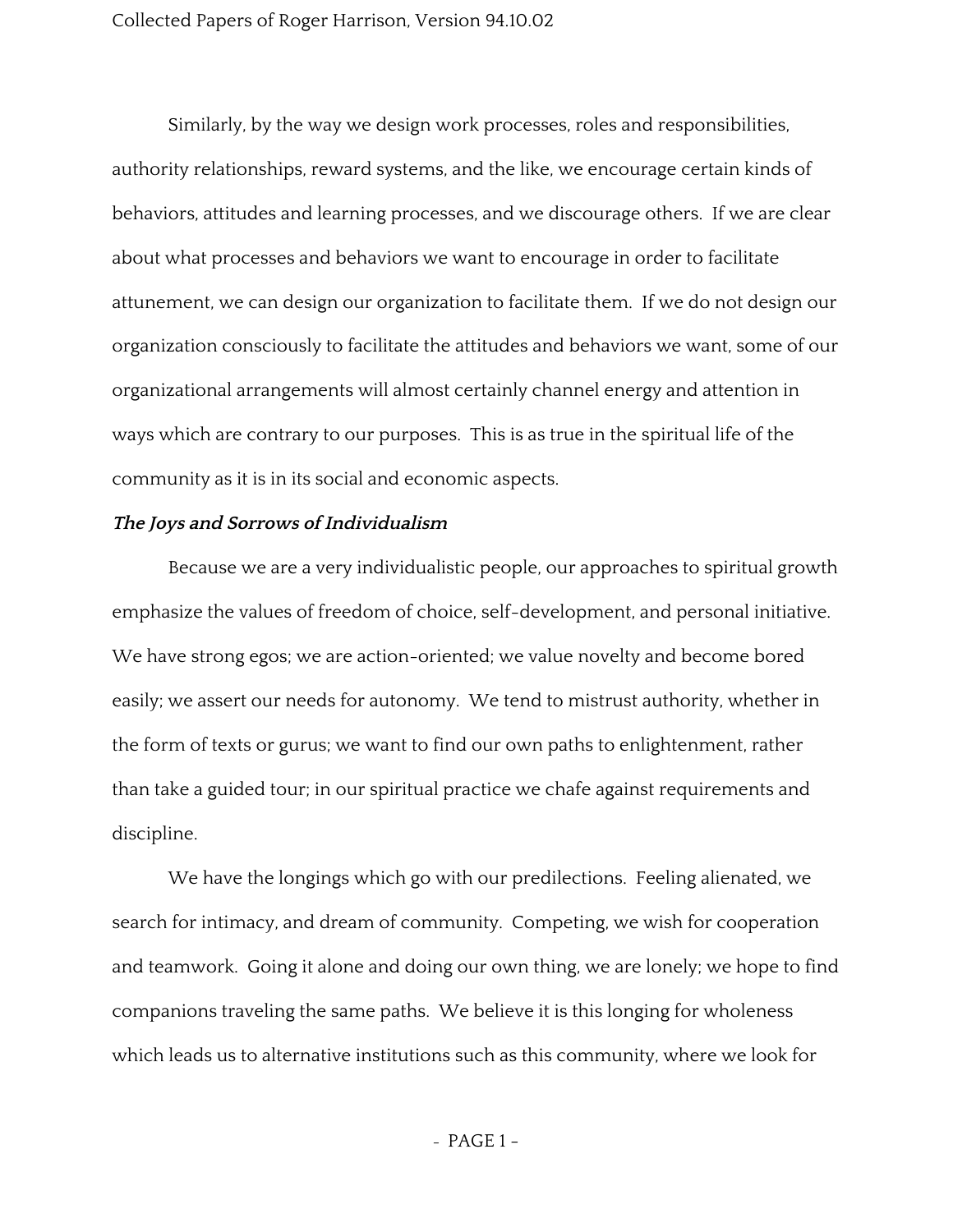the gentler ways which we don't easily create for ourselves, at the same time as we are alert to resist authority, discipline and constraint. We believe that the people who are attracted to this community have within themselves the need to give love, to cooperate, to contribute their effort, and to respond to the Divine in one another. The challenge to us is to design settings in which they will be led gently to experience these qualities in themselves, without strongly provoking their fears of control and authority.

#### **Design Principles for Social Architecture**

What are principles for designing such settings? One is what we call "maximum feasible choice." By that we mean we give as much freedom and autonomy as people are ready to exercise responsibly. When people make their own choices as to how and what to learn, or how to perform their work, the learning or the work is more highly motivated, and more in tune with their unique needs and capabilities.

The difficult part is to decide what constitutes responsible choice, and what level of responsibility people are ready for. We can approach this by being clear in advance what the "boundary conditions" are—what are the minimum requirements for learning or work which we are willing to accept. For example, in the area of spiritual development, we might decide that the boundary condition was for everyone in our community to commit to regular spiritual practice. A tighter boundary might specify the amount of time each day we wanted people to spend in their practice. A still tighter one would prescribe that the time was to be spent in meditation. Even tighter would be to fix the practices in which we would engage.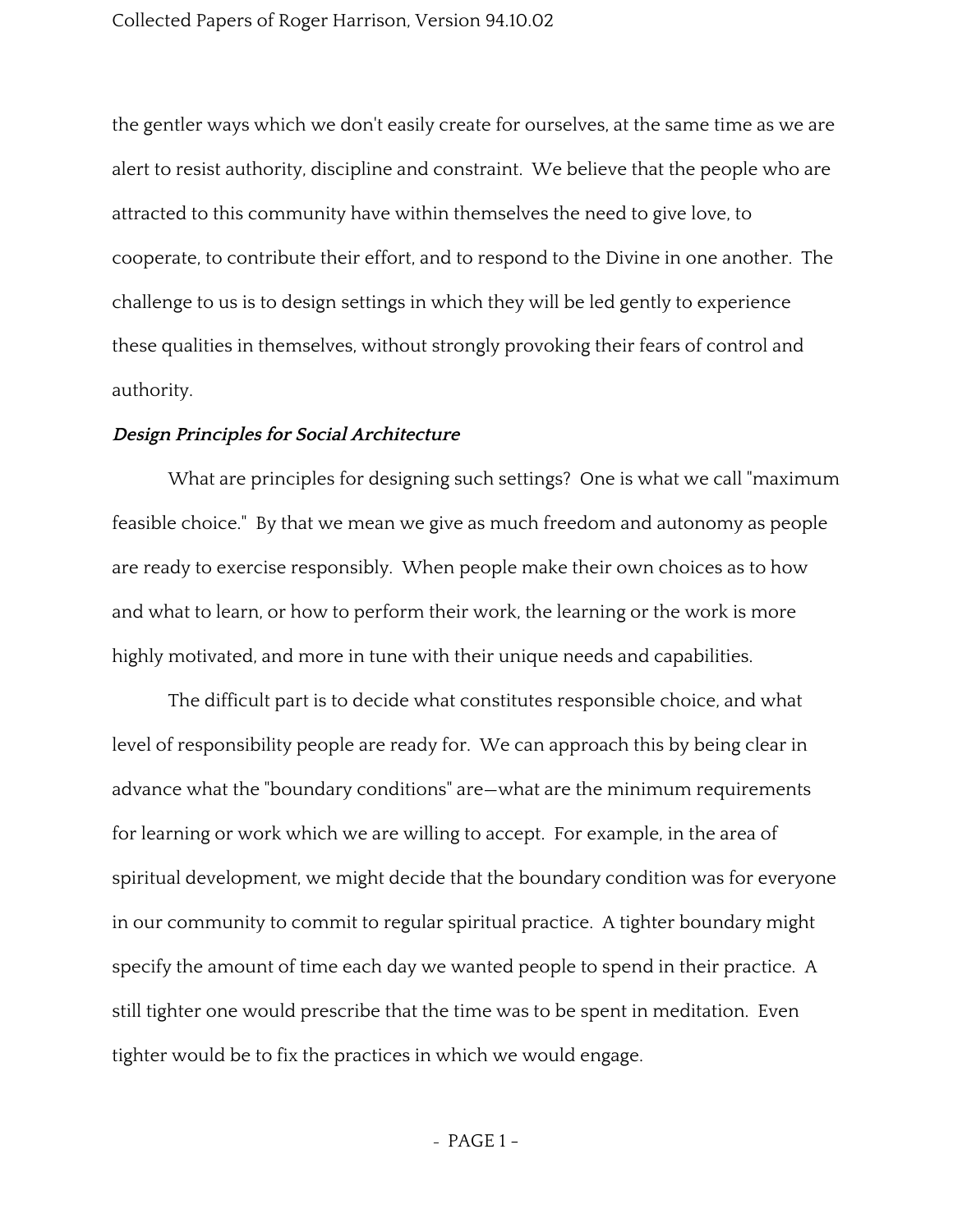When people are at an early stage of development, whether emotionally, or as regards their skills and abilities in the area of concern, boundaries need to be more prescriptive. As they develop, the boundaries widen.

# **Accountability at the Boundary**

Whether the boundaries are tight or loose, a key principle in this approach to design is "accountability at the boundary." It is at the boundary that our commitments are tested, and our contracts are fulfilled. This concept implies monitoring or assessment, to keep the process conscious. In formal learning settings, accountability may be to an instructor or to a group of fellow learners. In a community, accountability is usually to one's peers.

# **Accountability and Freedom**

We often confuse freedom with no accountability. In the model proposed here, accountability begins where freedom ends. The two are complementary and define one another, just as the rim of a cup defines the container. There can be no freedom without a boundary, just as there could be no cup without a rim. Freedom is total within the boundary. Within that time and space, one is responsible only to oneself (or one's peers, if we are in an autonomous group) for what one does and how one does it. The boundary is where one becomes accountable to someone else for having met one's commitment or delivered on one's promises. In this model the question is never whether or not we are accountable. The question is when and to whom we are accountable, and how specifically the requirements for our performance are defined.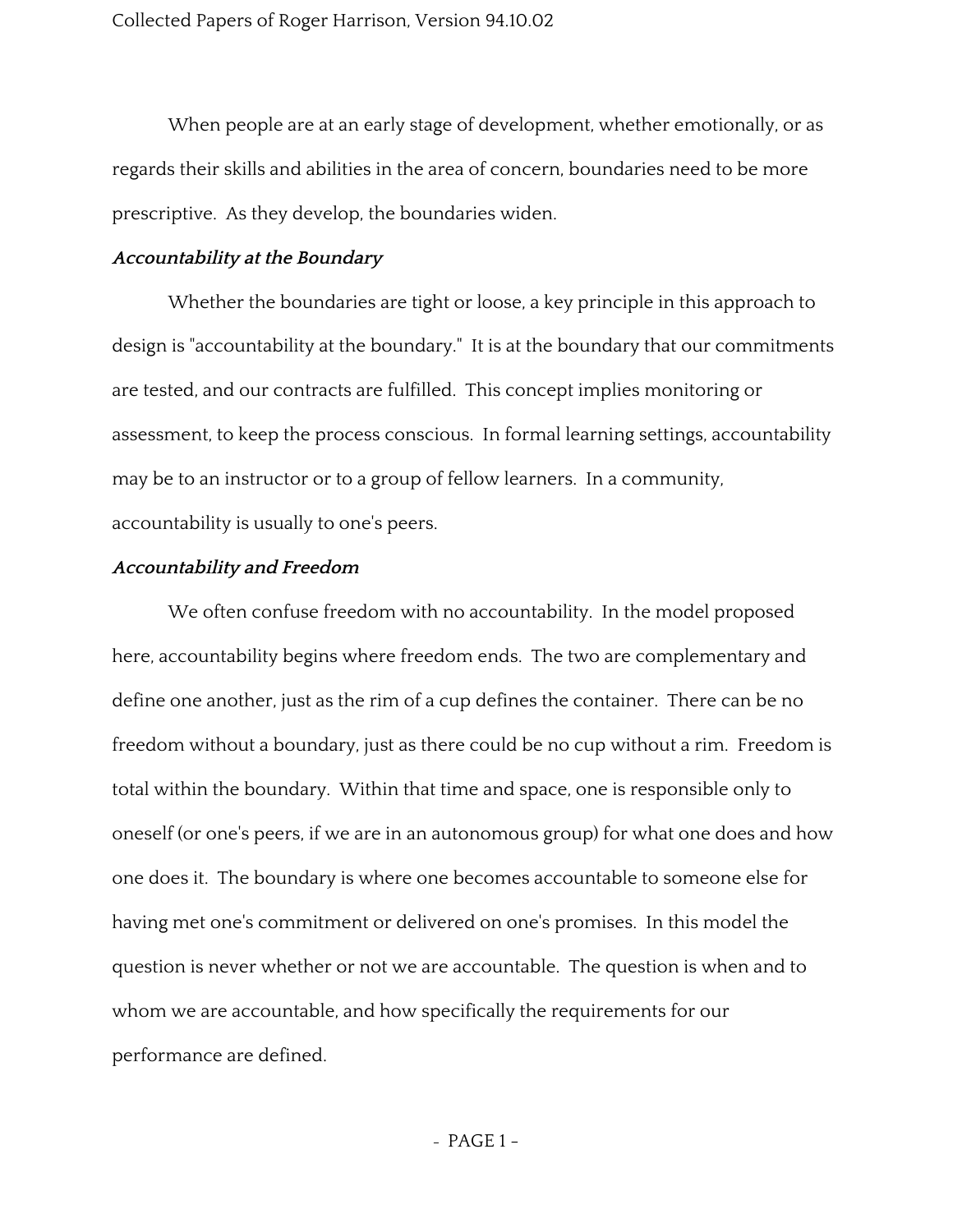# **Community Design as Boundary Setting**

Thus, the design question for building attunement in community becomes how to specify the boundaries at which we are accountable to one another for our learning, our growth, and our performance in manifesting the qualities of attunement about which David Spangler speaks: loving, giving, showing compassion, and appreciating the Divine Spirit in ourselves and others. Within those boundaries we are free to spend time and energy as we will; at the boundary, we are responsible to the community for the results we achieve.

# **Principles for Living Together**

If these theoretical concepts are useful, we should be able to use them to make some design decisions about how we structure and manage our community. In illustrating how we might do this, we shall make some statements about the kinds of behaviors and attitudes we want the members of our community to manifest. Please take these as personal, and as illustrative only. We are aware that we have yet to create consensus on these principles.

- Community members share a sense of vision and high purpose which is sufficiently well articulated that it serves as a guide to the individual for his or her day-to-day actions.
- The primary question posed to prospective members of this community is "What can I contribute?" rather than "What will I receive?" Members are attracted by the opportunity to serve the vision.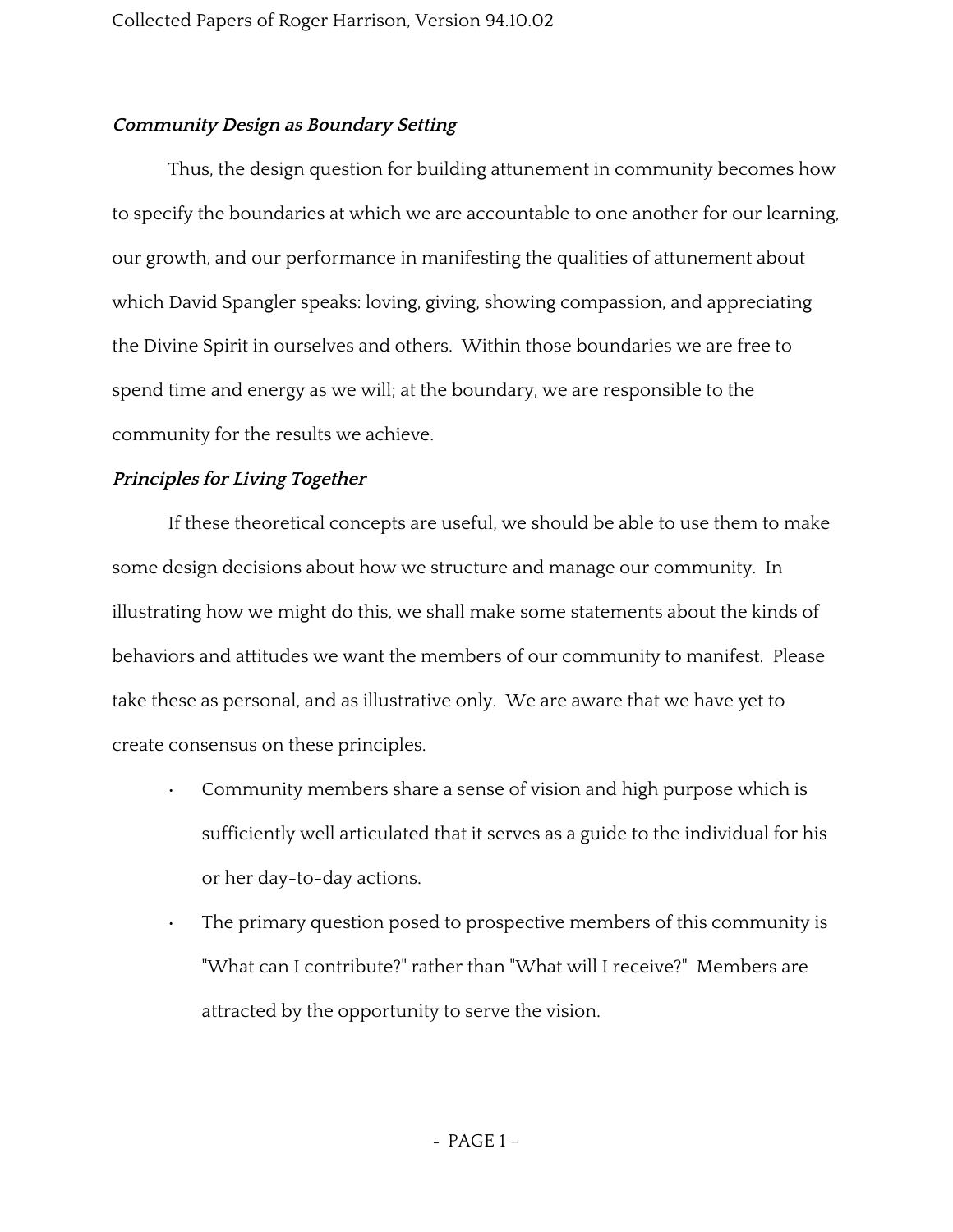- Following Kahlil Gibran, we believe that work is "love made visible." Each task is ennobled thereby, and given heart. Members take satisfaction in doing work well. Members think in terms of "our job," rather than "my job" and "your job," helping out wherever they see a need.
- Members love one another and take care of one another. It is considered equally important to build and maintain loving relationships, as it is to get the work done.

Who Are the Community Members?

In order to create arrangements and agreements which will foster these principles, we need first to decide who are members of the community. Again, we shall suggest a provisional answer to that question. For the purpose of our design work, people become members of our community when they make a commitment to its vision and purpose, or when they participate in programs here in which community living is a significant aspect of the design. According to this definition, people who come as individual guests would, during their stay, be members. People who attend programs offered by workshop leaders who use our retreat center simply as a source of board and lodging would not.

### **Towards Implementation**

It would be presumptuous to do more than sketch the outlines of how we might implement our principles in daily practice. We have given the matter some thought, however, and we offer some examples below of how implementation might be approached.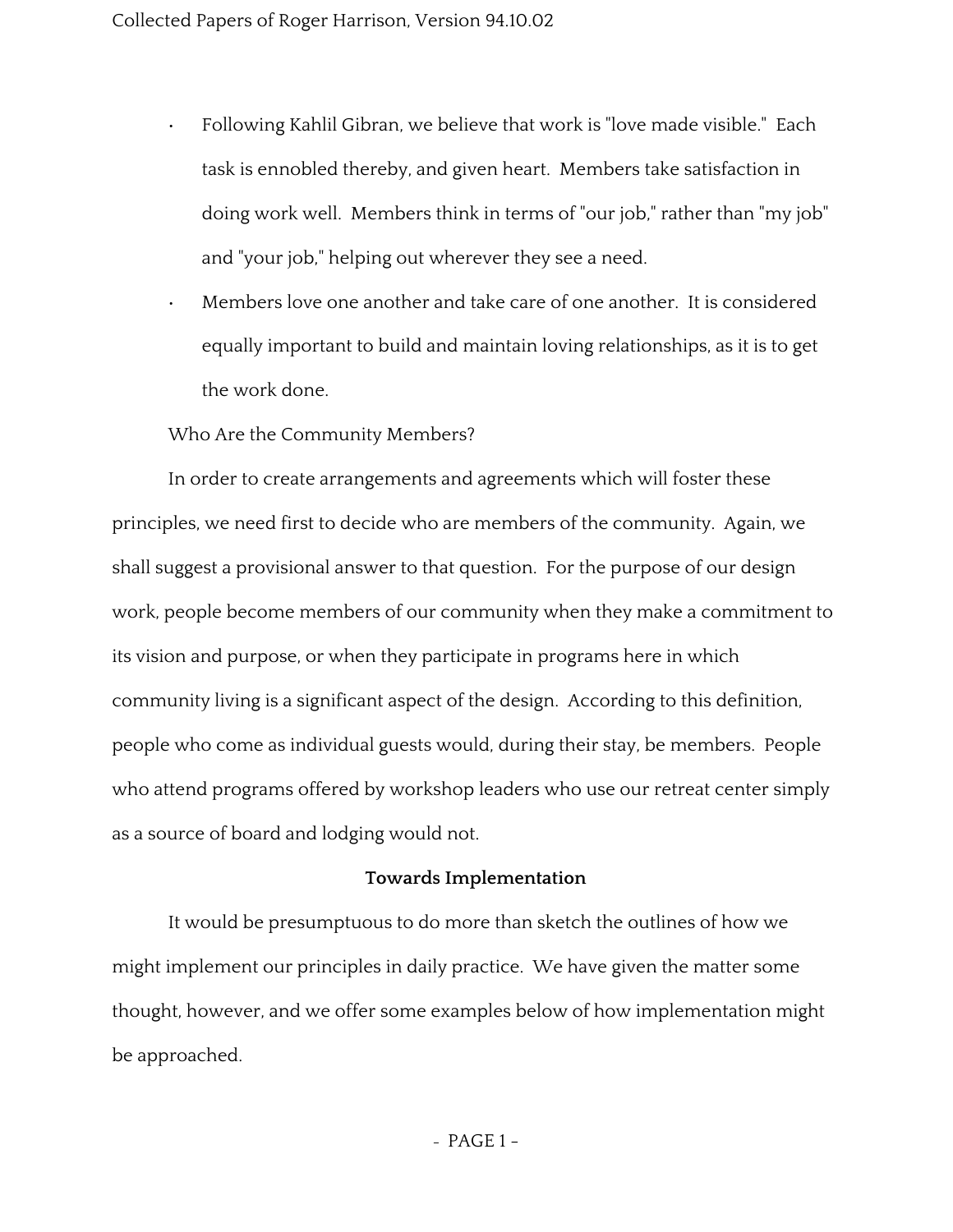#### **Developing <sup>a</sup> Sense of Vision and High Purpose:**

Our community needs a well articulated purpose and sense of mission, on which there is true consensus. People need to feel that there is something here which is bigger than their individual wants and needs, something which is worth giving their energy and love to, even making sacrifices for. We need to state our vision of what we are doing in the world in a way which makes people feel good to be associated with it.

A clear vision permits us to set forth the principles by which we mean to operate. When we can agree on those principles, we need fewer rules and regulations. We can operate within wider boundaries and be accountable for the effects of our actions, rather than focusing on the actions themselves.

Our vision includes the priorities we set on tasks and people. Our community produces goods and services which attract others' energy in the form of money. That task is vital to the survival of the community, and we place ourselves in service to it. At the same time, the community only exists because we ourselves have need for it. The structures and systems of the community are in service to its members, and should operate in such a way as to empower everyone.

If a statement of vision and purpose is to serve as a guide for individual action, it must be "bought into" by those who are now members, perhaps by means of a "vision workshop" in which members create together their statement of purpose and of the mission of our community in the world. This statement would be as specific as possible regarding the principles and practices we expect members to follow in order to manifest the vision.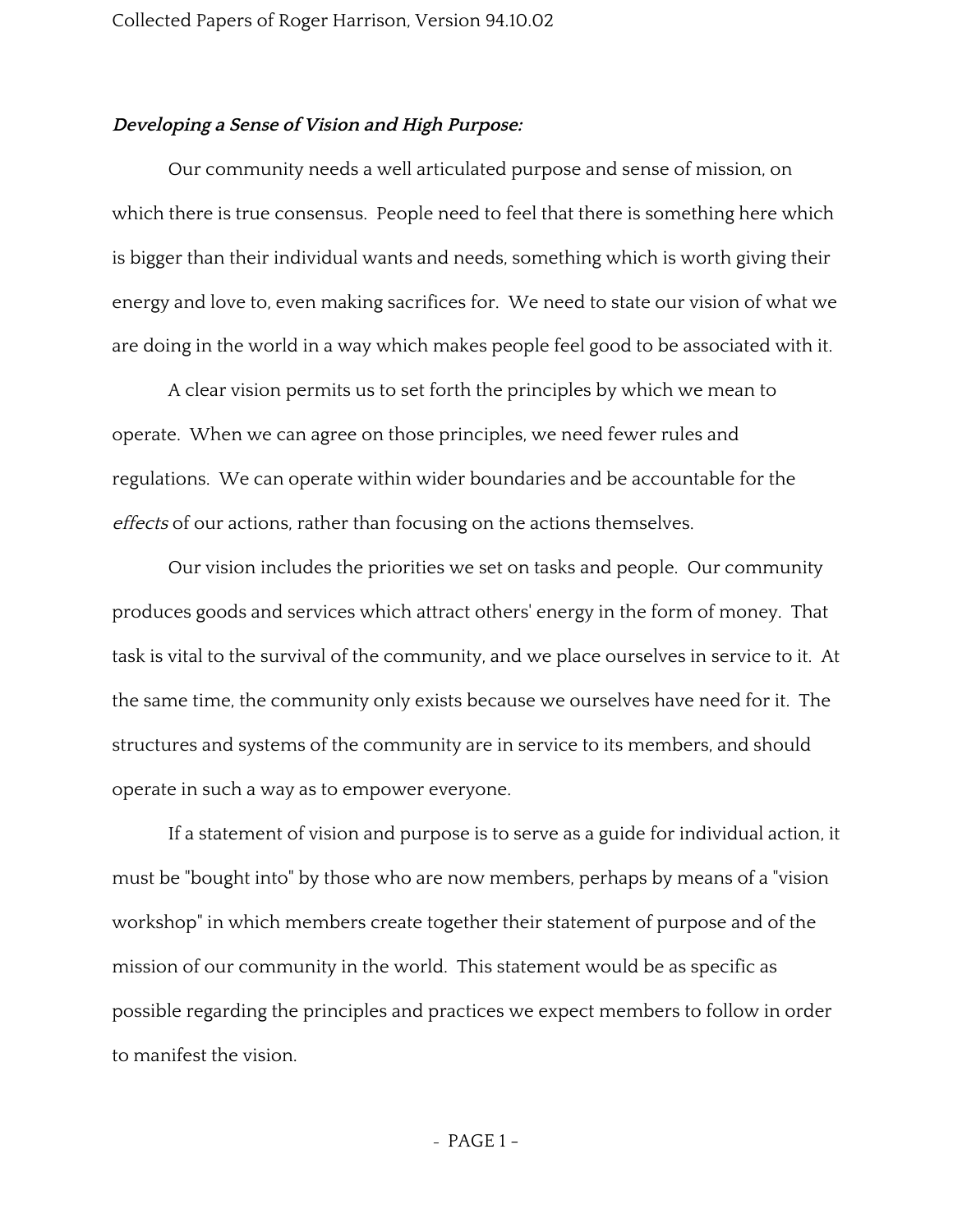For "temporary" members (those who come and participate in the community's life for brief periods of time) the vision and mission statement would be part of their orientation, along with an explanation of the principles and practices we follow in order to manifest the vision.

### **Experiencing Membership as Opportunity to Contribute.**

We offer association with our community as a chance to serve, rather than to be served. We do not make distinctions between those who contribute money and those who contribute time and energy. We encourage people to think of supporting the community with both time and money, rather than being "passive" investors. We don't focus only on the big investments or gifts, but go for a broader base of support, with many small contributions.

Michael Phillips tells a story in The Seven Laws of Money which is relevant here:

Not too long ago a group came to me and wanted to buy a gigantic piece of land. It was a group oriented around an Eastern religion and they naturally wanted to raise *money* for the gigantic piece of land. I said "You don't want money, you want supporters. You can go out and look for supporters and in the process ask for money, but don't forget what you're really after. Supporters." They did this. They contacted countless people, always asking for a small amount of money but in the process realizing that the commitment of a small amount of money was a commitment of support. And, of course, it was the support that built the institution and helped it grow. The institution is still growing. If this religious group had gotten a grant in the beginning it probably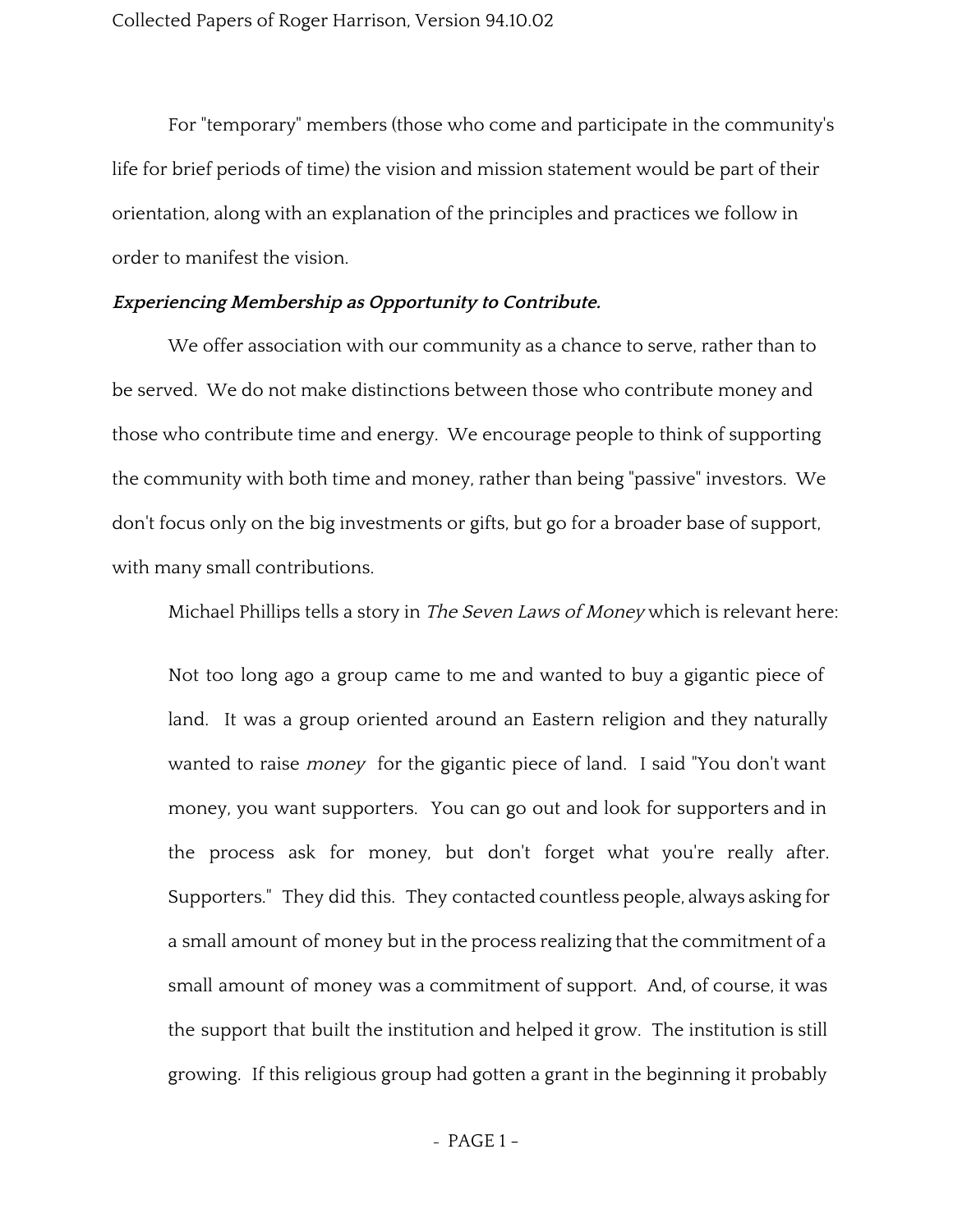would have blown their whole future. Where would their supporters and friends and energy have come from, especially when the grants and funds began to run out in two or three years?

# **Experiencing Work as "Love Made Visible:"**

In our working lives we "manage by the vision." We articulate a set of principles which bring the vision and purpose of the community down to the level of everyday decision guidelines. Each is accountable to everyone else for adhering to these principles in carrying out our work, no matter what our role and leadership status. While we must have well thought out systems and procedures for efficiency and economy, the rules are subordinate to the principles by which we live and work. Our systems are simple, readily modifiable, and understood by all. We work together to improve them.

We bring love into our work by doing it well, even the parts that don't show. We care for our physical environment, picking up, cleaning up, painting and decorating, so that this place, manifests the love we have put into it. We serve guests and one another with simplicity, harmony and elegance. We care for our community in the way we conserve and maintain its resources, looking after tools and equipment, husbanding resources, reducing waste. We manifest our love of the land by following nonpolluting practices, by recycling, and by reducing our use of non-renewable resources.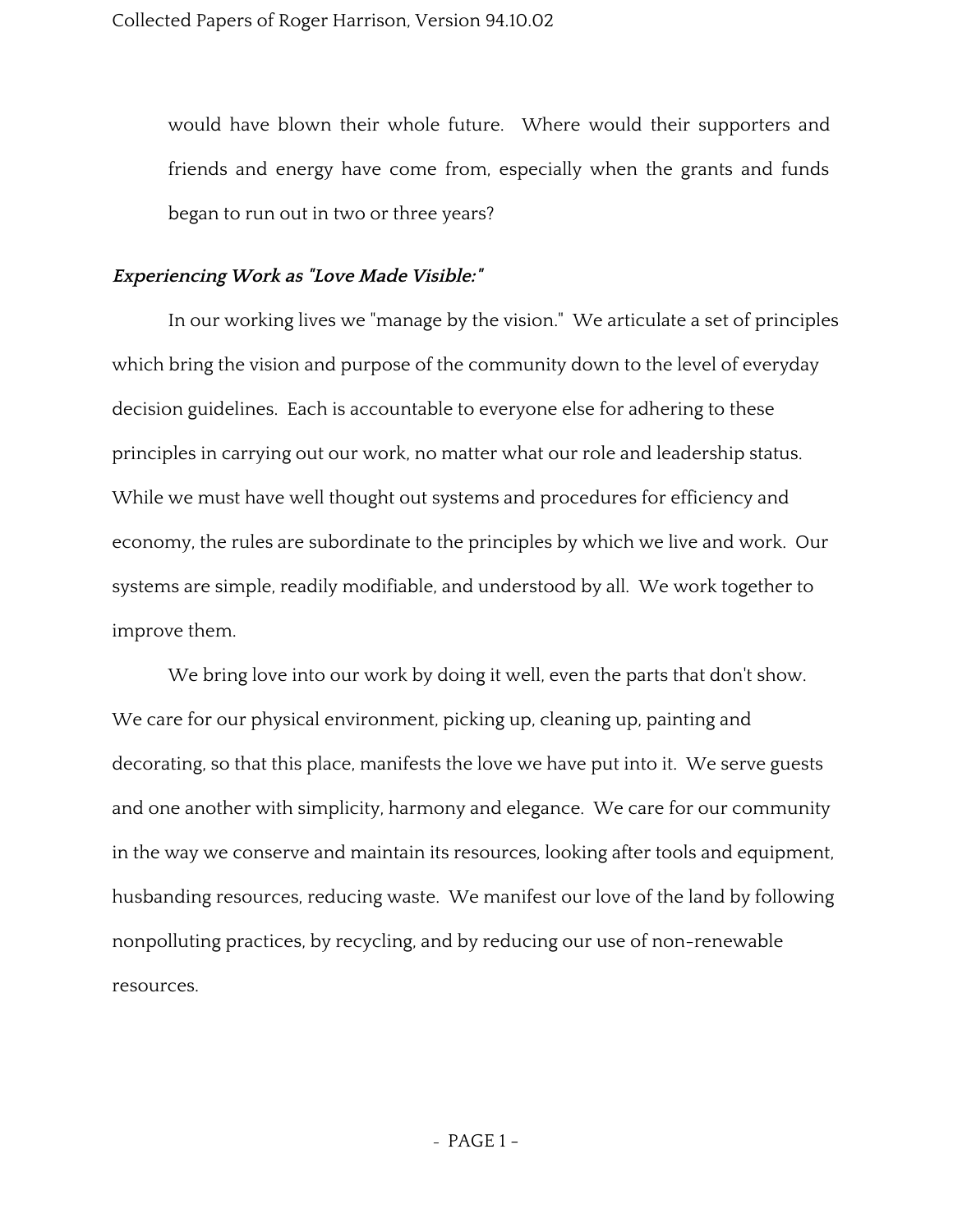# **Distributed Leadership**

Organizations which empower the membership tend to be "flat," with few levels of hierarchy. Leadership is distributed, rather than concentrated in a few hands. Leaders see themselves as in service to the community. People have the opportunity to become competent generalists. Jobs are shared or rotated, and people have continuing opportunities to learn one another's skills.

Rotation of leader and member roles, role-sharing and cross-training fosters each person's knowing and caring for the whole. When people become competent at several roles, we have a more flexible organization. Conflict between people doing different jobs is easier to resolve as they come to appreciate one another's difficulties and needs from having done one another's work.

We are accountable to one another for performance of our tasks. We design and use a peer review process to assess our performance of tasks against the agreed standards for the tasks, and also against standards for our functioning as a member of a cooperative team.

#### **Loving and Taking Care of One Another**

We spend the time to get to know one another personally, to develop ourselves as a cohesive and mutually supportive group. We regularly conduct "clearings" where conflicts and bad feelings can be processed, and we take time out to deal with individual disturbances as they come up. We agree on a set of norms as to how we want to treat one another, such as the following: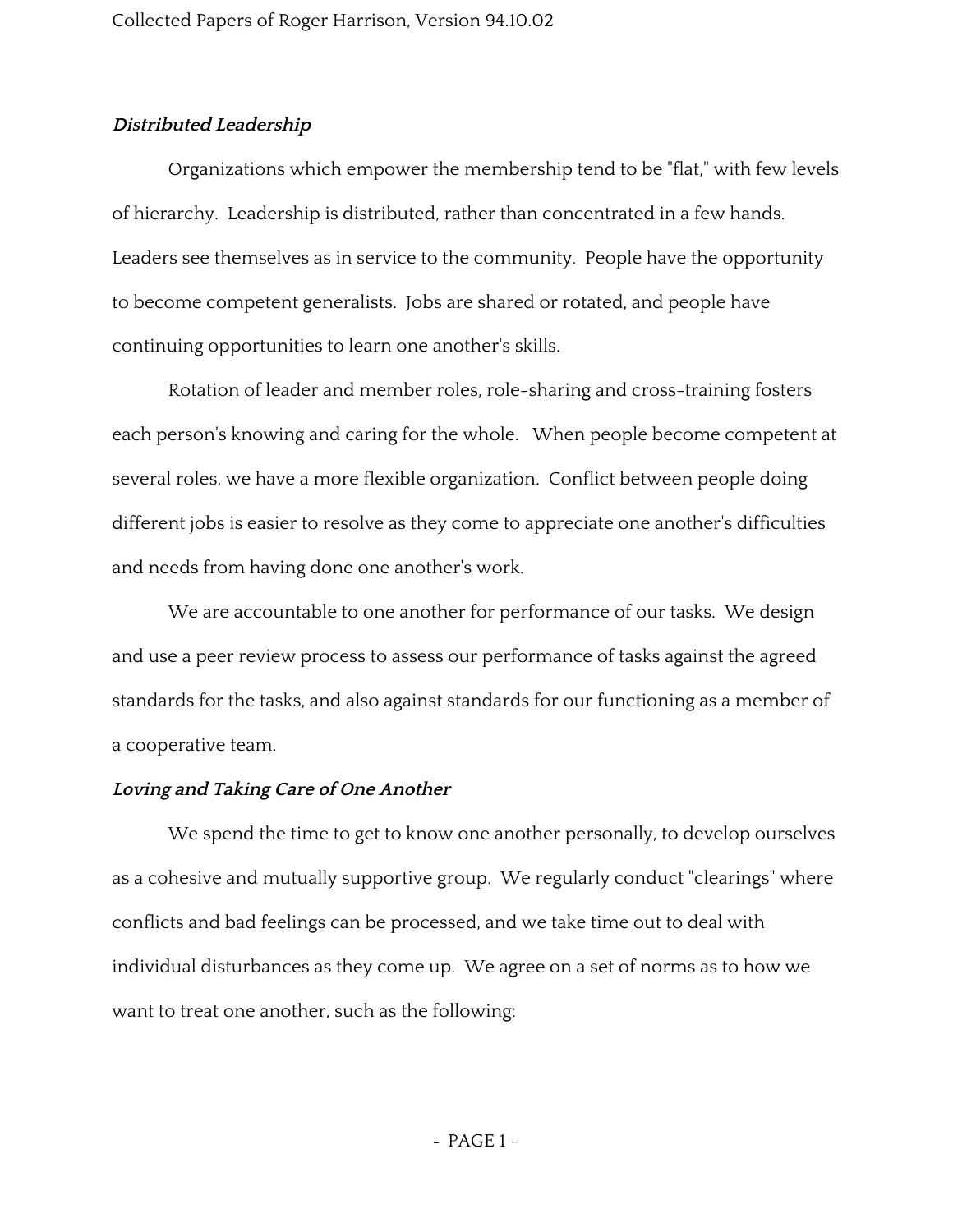- **Appreciating:**we give credit for ideas and contributions. We build on others' ideas. We acknowledge one another's abilities and qualities.
- **Nurturing:**we teach, mentor, support and encourage one another. We take satisfaction in one another's successes.
- **Valuing:**we see each person as worthwhile in themselves. We value one another as sacred vessels of the soul, rather than only for the contributions we make.
- **Trusting:**we give each other the benefit of the doubt. We each look for, evoke and respond to goodness in the other.
- **Listening:** we empathize with one another's concerns, hopes, fears. We take time to hear and respond from the heart to each other's feelings.
- **Giving:**we give generously of our time, energy and resources in service to one others' needs. We give more than expected, more than a "quid pro quo."
- **Harmonizing:**we initiate problem-solving and peacemaking, and search for win-win solutions to conflicts. We avoid judgments and provocations, by avoiding "you" statements in favor of "I" statements. We look for the positive intent in others' behavior.

# **Balanced Growth on Four Levels**

The work and social life of the community are arranged so as to foster the health, growth and development of each member in all four areas of life: physical,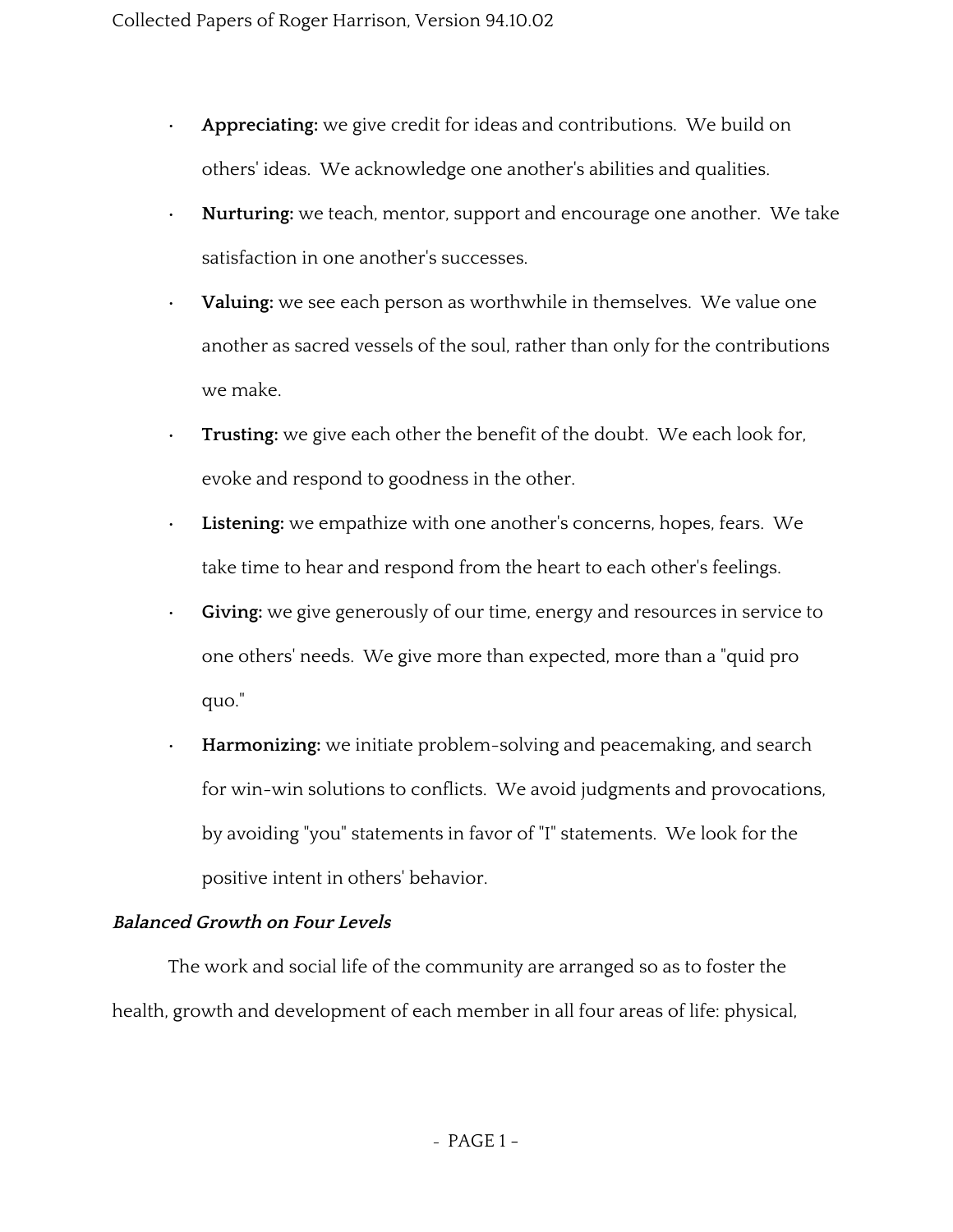#### Collected Papers of Roger Harrison, Version 94.10.02

emotional, mental and spiritual. Members are expected to grow in each of these areas, and to contribute to one another's growth.

We are each accountable to one another for our physical, emotional, mental and spiritual development. Together we set mutual expectations and develop broad-based agreements as to our developmental goals, and how we will know that these goals have been achieved. Following the principle of "accountability at the boundary," individuals choose and carry out their own ways of meeting the goals. The community institutionalizes and supports the individual's self-development by setting aside times and places each day during which people can work on their own development. People may choose to work in groups in order to make use of peer support.

#### **Performance Evaluation**

We design a peer-review process in which people account for their self-development activities. In early meetings they set personal goals and commit to them. In future meetings, they restate their goals, describe their activities in pursuit of the goals, and the successes and difficulties they are experiencing. They receive feedback and help from other members.

#### **Our Message and Our Hope for the Future**

The ideas set forth in this essay are not offered as a proposal for reorganizing our community. Rather, they are what we came up with when we began to play with David Spangler's insights, combined them with our observations of this and other communities, and began to develop our own ideas on the design of intentional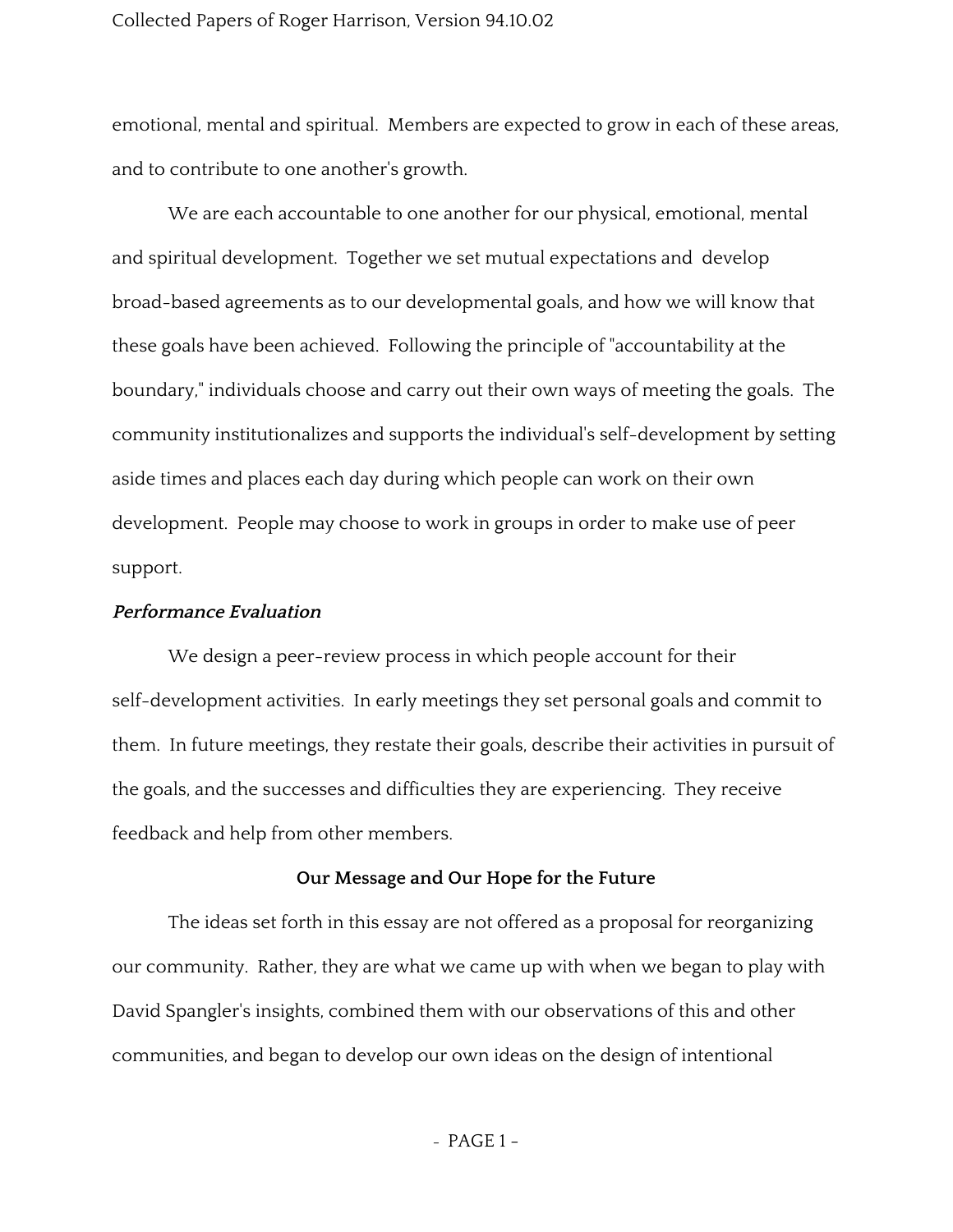#### Collected Papers of Roger Harrison, Version 94.10.02

communities. We have applied the ideas of social architecture to the problem of building an attuned community, an organization which fosters, teaches and supports all its members in manifesting love, in finding the Divine Spirit within themselves and others, and in giving service to mankind and to the Planet.

We believe that if we are clear about what processes and behaviors we want to encourage in order to facilitate attunement, we can design our organization to facilitate them. Whether or not the specific suggestions we have given are appropriate to our own community, the concept of social architecture holds promise for designing intentional communities so that their structures, roles, systems and procedures best fulfill the purpose of the organization, and at the same time meet the personal needs of the organization's members.

In approaching this task, we have been guided by two principles: "maximum feasible choice," and "accountability at the boundary." Following these principles enables us to maximize individual freedom in choosing the *means* by which we work toward the goals of community, at the same time as we ensure that each is accountable to the others for pursuing community goals and for the results they achieve.

We offer our ideas, then, in the hope that we may dialogue, experiment, and learn together about such issues, for the benefit of our community, and of our own growth and development. We invite you to join with us in this adventure!

# **"On Community" is a Work in Progress**